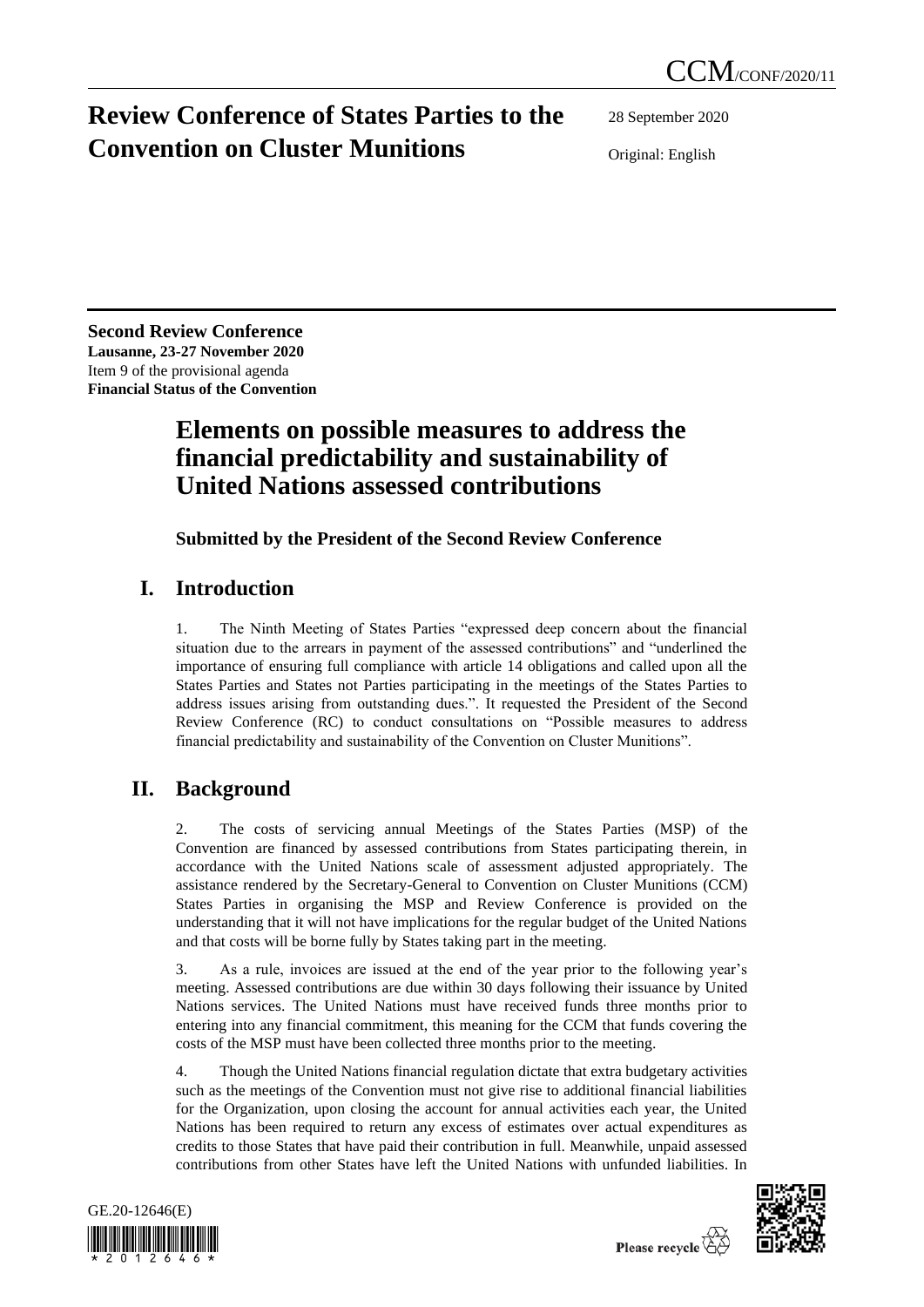response to this situation, the United Nations informed States Parties in a Note Verbale dated 1 April 2019 that the accounts for each year will not be closed until all contributions due are collected or new financial measures adopted.

### **III. The CCM financial situation and challenges**

5. The CCM MSP has been affected by (growing) financial difficulties since the First Review Conference. The Ninth MSP was affected more significantly and only informal consultations without interpretation were held on its second day. Official documents were only gradually translated as funds were made available

6. Financial difficulties stem from essentially two different reasons, late payments and non-payments.

7. The Convention is facing a liquidity challenge due to late payments. The United Nations services need liquidities in hand three months before a meeting for preparations to go ahead. The CCM usually holds its MSP in early September, which implies that all contributions should be received at the latest at the beginning of June. Yet, this is far from being the case and a significant part of the MSP is received later in the year.

8. The liquidity challenge is compounded by the non-payment of assessed contribution within the financial year. If the overall collections rate has been higher than for other disarmament conventions, the cumulated deficit today equals already close to 20 per cent of the CCM yearly budget (approximately \$230,000). Non-payments are spread out across a number of States owing relatively limited amounts to the Convention. In all, 53 States are concerned by non-payments. 26 States have non-payments covering one financial cycle, 13 have non-payments covering two cycles and 14 have non-payments covering three cycles or more. It must also be underlined that 21 of the 53 States concerned by non-payments are observer States, and that they collectively owe slightly more than \$16,000 (or roughly 1/2 of the non-payments).

9. Late payments together with accumulated deficits make the situation increasingly challenging. Costs incurred by the United Nations in one financial cycle are only settled several months in the following year with contributions provided for the following cycle. This obviously implies that the financial problem is at this stage being pushed into future and is likely to worsen unless appropriate measures are put in place.

### **IV. Measures implemented or considered to address financial challenges**

#### **Measures already implemented in the context of the CCM**

10. A number of measures have already been implemented by the CCM MSP, the CCM Presidency or the United Nations in the last few years to address financial challenges.

11. Financial issues has been included on the agenda of meetings of the Convention, including presentation by United Nations services, and texts has been included in their final document calling States to pay assessed contributions in full and in a timely manner and requesting that outstanding arrears be paid promptly.

12. The Presidency has contacted States Parties that were late in their payment or that had arrears on a regular basis, underlining the difficulties posed to the Convention as a result and encouraging them to settle all dues as rapidly as possible.

13. The United Nations has been issuing a monthly update on the status of assessed contributions on its website and informed the Convention's Coordination Committee of the financial situation at each of its meeting. The United Nations is also now sending individualised digital invoices to States, and not simply posting them on the United Nations Ofice at Geneva (UNOG) website.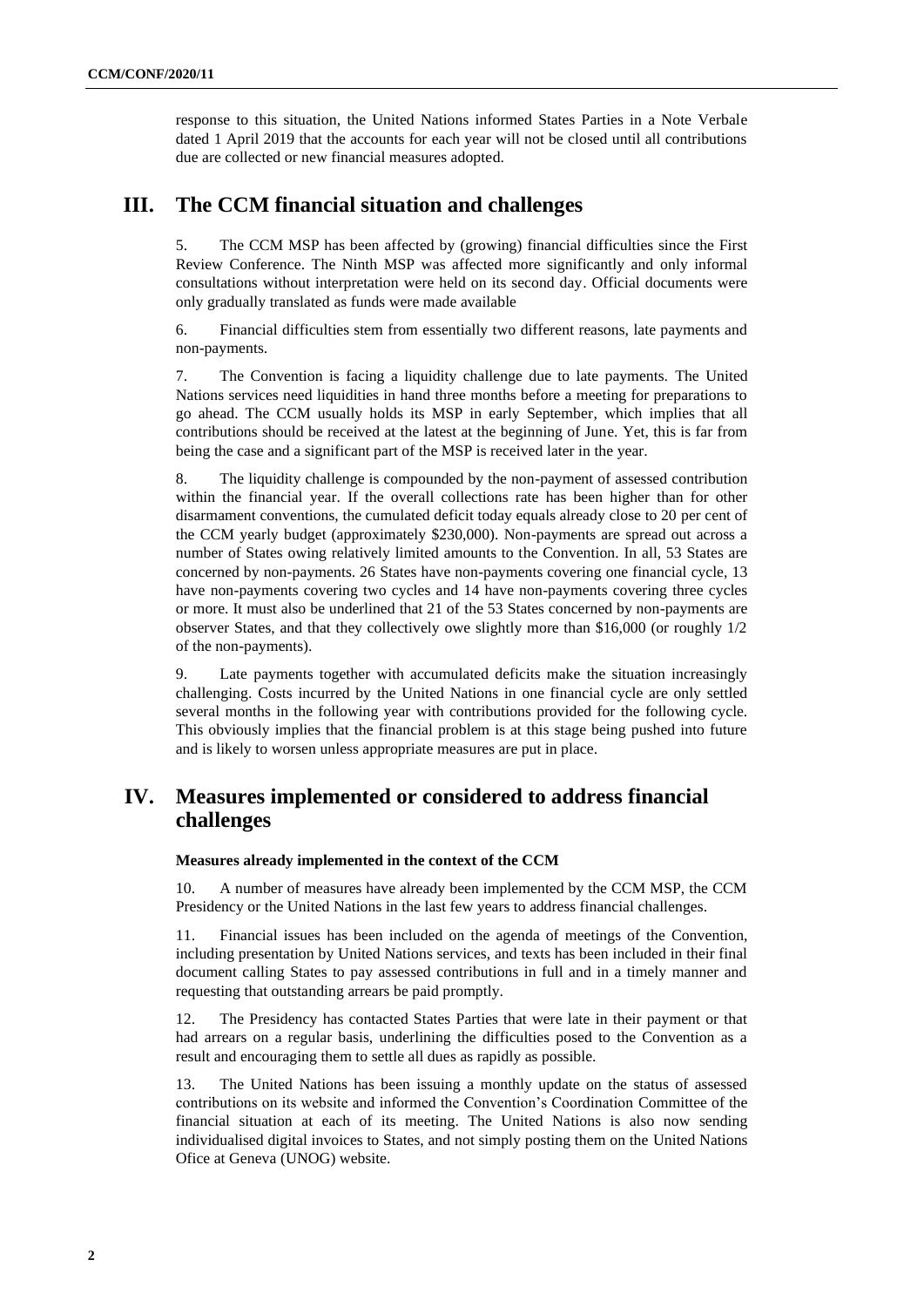#### **Measures considered or adopted by other disarmament conventions**

14. If these measures have been useful (in particular to help build awareness of the financial situation), they have not been sufficient to ensure the financial sustainability of the Convention. A number of other measures will be necessary to achieve this objective. A number of such possible additional measures have already been discussed in the framework of the Convention and/or adopted by other treaties in a similar situation (i.e. conventions based in Geneva and whose formal meetings are organised by the United Nations).

15. In order to improve predictability, consideration has been given to the question of the billing of States not party participating in the MSP. This is particularly topical for the CCM as States not party owe about 50 per cent of total arrears. Today, observer States that have participated in past CCM meetings are included in the adjusted scale of assessment for the billing and invoiced ahead of the following meeting. If an observer decides not to participate in the event, this will become a liability for the United Nations. Accordingly, one option would be to invoice observers only after they have effectively taken part in a meeting. Another option is to not invoice observers at all, but this would require to amend CCM Article 14.1. Both the Convention on Certain Conventional Weapons (CCW) (2017) and the Biological Weapons Convention (BWC) (2018) decided that they would invoice States other than States Parties retrospectively.

16. In order to address long-standing non-payments, measures have been adopted where each State that have arrears for two or more years have to inter into a payment schedule with the Presidency of the Convention, supported by the United Nations.

17. In order to discourage non-payment, different conventions have decided that arrears for unpaid contributions should remain the amount of the initial assessment invoiced to the relevant State Party for the year in question. Currently the State Party in arrears receives a final invoice reflecting its share of the actual costs which in the majority of cases is lower than the estimated costs. This effectively rewards a State Party for paying after the end of the financial year.

18. Diverse type of measures have been considered or adopted to address the liquidity challenge. This notably includes the following:

- The establishment of a contingency provision, which effectively takes the form of a one-time budget increase that is then rolled over. Both the Non-Proliferation Treaty and the Anti-Personnel Mine Ban Treaty established a contingency provision set at 15 per cent of budget.
- The establishment of a working capital reserve. Capital reserves established under disarmament treaties rely on voluntary contributions and enables temporary drawdowns that are being repaid from the annual assessed contributions.
- The adoption by the MSP of cost estimates for not only the upcoming financial cycle but also the following one (i.e. adoption of cost estimate for a two-year period) and the issuing of invoices as rapidly as possible following the MSP (90 days before the start of the financial period) to encourage early payment and improve the liquidity in the first half of each year.

19. Another measure that has been considered or adopted to improve liquidity is to close the accounts for a given financial cycle not directly when the next one starts, but several months later (usually up to 12 months later) when a final balance will be determined and any credits or debits arising will be applied to the calculation of the contributions in the next invoice. Some conventions have adopted such a measure but the United Nations has indicated that it would not be in a position to implement it. As indicated in paragraph 4 above, the United Nations is not in a position to close books and return credits (unless all dues are collected) as it would have to assume liabilities which is contrary to its rules and regulations. The fact that books are not closed raises issue for States that have paid their contributions as it means that the credits that they may be owed are not returned.